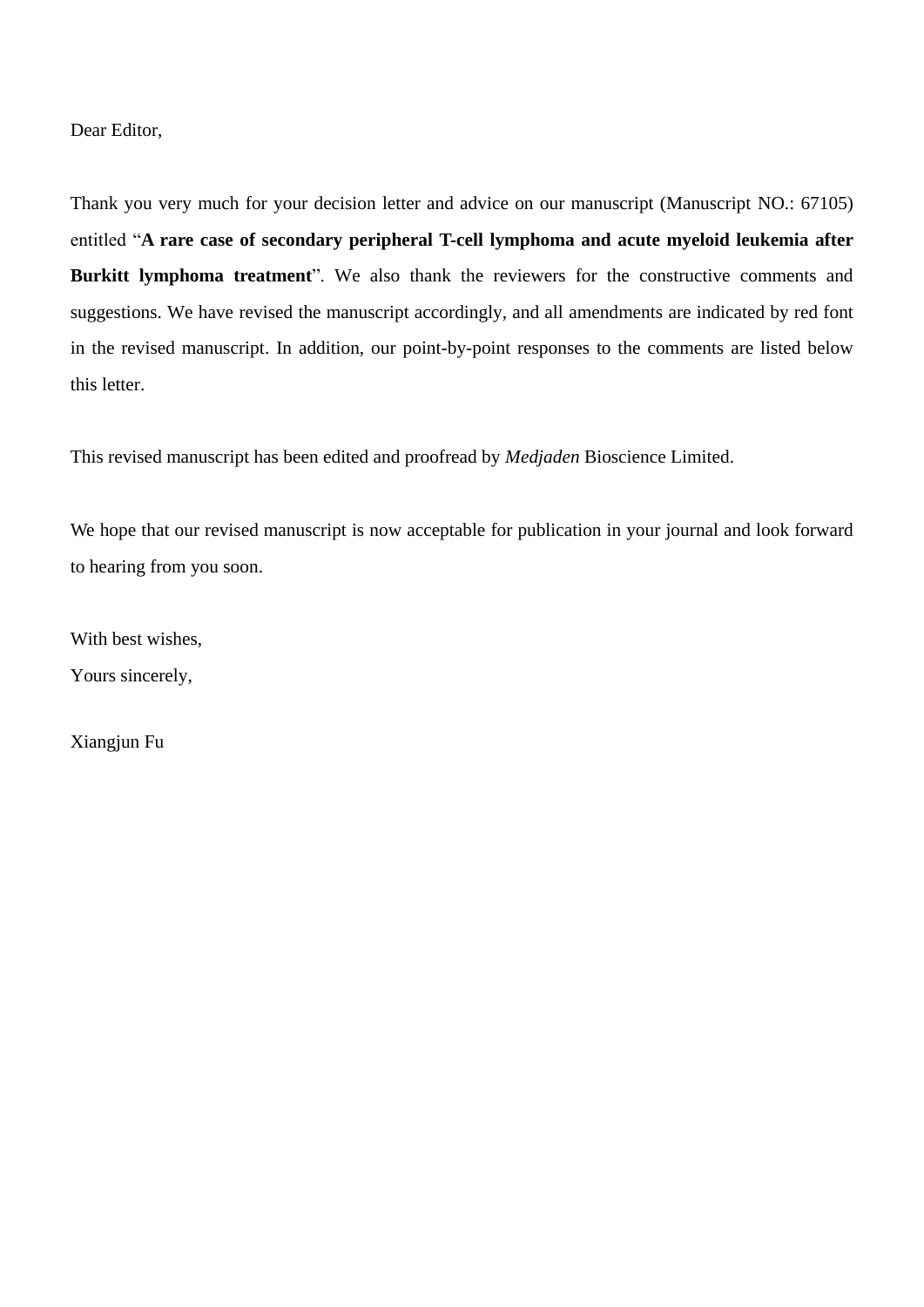### Round-1

Reviewer #1: **Scientific Quality:** Grade C (Good) **Language Quality:** Grade B (Minor language polishing) **Conclusion:** Major revision **Specific Comments to Authors:** Huang and co-authors present a case who developed both peripheral T-cell lymphoma, not otherwise specified (PTCL-NOS) and acute myeloid leukemia after treatment of Burkitt lymphoma (BL). The clinical course is quite unique, and accumulation of these case reports will help us better understand the diseases. However, there are several issues to be settled. 1. The authors need to check the clonality of both IGH and TCR rearrangements in the samples of both Burkitt and PTCL-NOS. The analyses can confirm the diagnosis, and evaluate the existence of PTCL-NOS clone in the samples of BL.

Response: Thank you for this insightful suggestion. TCR β rearrangement was positive in PTCL-NOS. TCR α and IGH rearrangements were not performed due to the limitations of laboratory conditions. We have added this information in the revised manuscript.

2. It is interesting that both BL and PTCL-NOS in the presented case had EBER. It is better to discuss the role of EBV on development of both diseases. It is speculated that common B/T progenitors have EBV in this case. Ideally, southern blotting analysis for EBV will be required.

Response: Thank you for this constructive suggestion. Unfortunately we could not perform southern blotting analysis at our center. We have added related discussion about the role of EBV on development of both diseases in the revised manuscript.

3. Summary figure will be helpful for the readers to follow the clinical course. Response: Thank you. We have added the requested summary figure (Figure 4).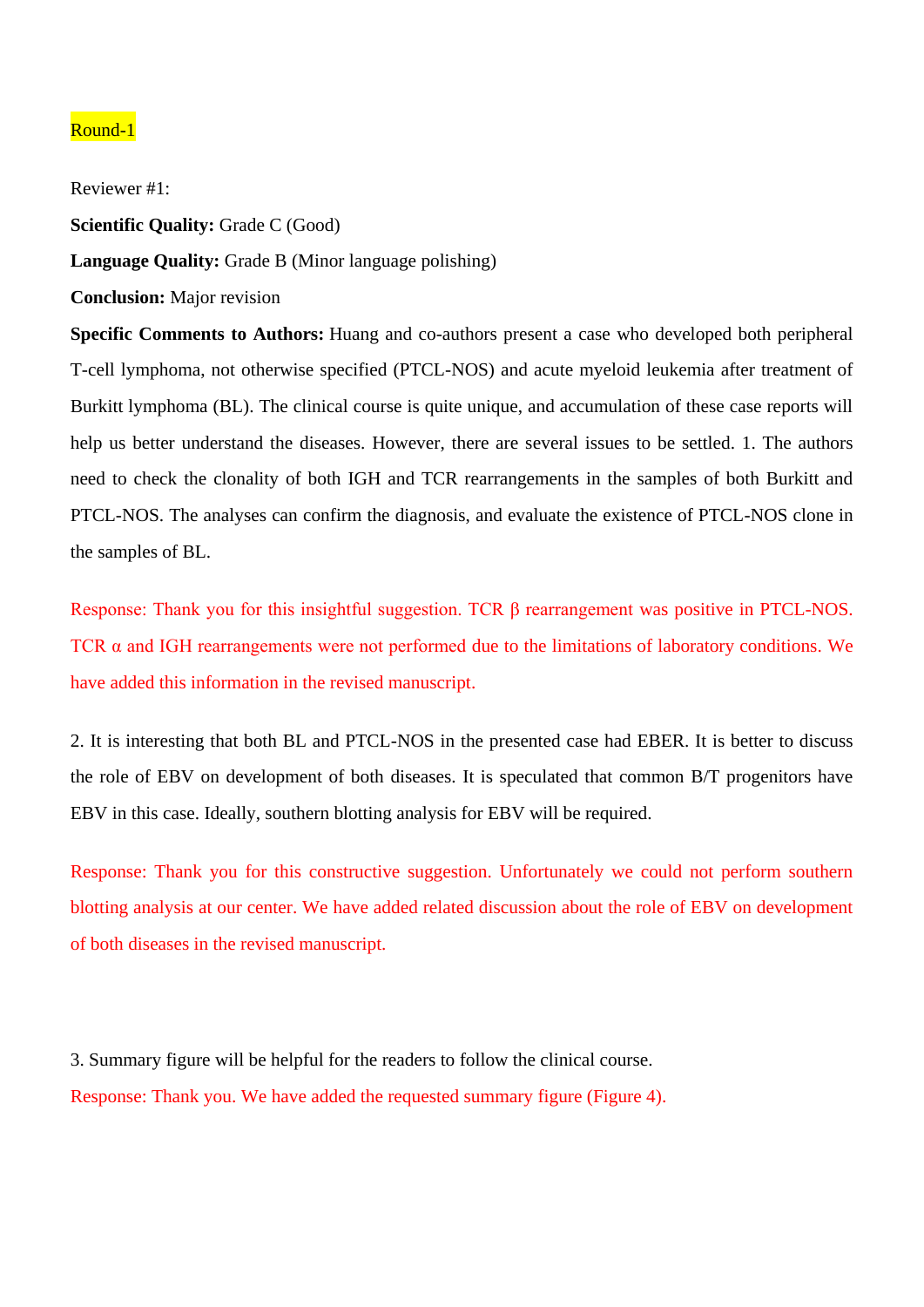Reviewer #2: **Scientific Quality:** Grade C (Good) **Language Quality:** Grade B (Minor language polishing) **Conclusion:** Minor revision **Specific Comments to Authors:** I SUGGEST TO MAKE THE ABSTRACT MORE COMPLIANT WITH WHAT REPORTED IN THE PAPER; MAKE THE INTRODUCTION MORE PERTINENT TO THE CASE REPORT DESCRIBED.

Response: We have revised the Abstract and Introduction as suggested.

THE STUDY SHOULD BE STRUCTURED IN PRECISE SECTIONS, I.E. INTRODUCTION, CASE REPORT, DISCUSSION: PLEASE, INTEGRATE THE SUB-CHAPTERS INTO THEIR SECTION. REMOVE THE REPETITIVE PARTS IN THE CASE REPORT.

Response: We have re-structured the manuscript as suggested

REVISION OF THE ENGLISH GRAMMAR IS REQUIRED.

Response: This revised manuscript has been edited and proofread by *Medjaden* Bioscience Limited.

## **EDITORIAL OFFICE'S COMMENTS**

Authors must revise the manuscript according to the Editorial Office's comments and suggestions, which are listed below:

**(1)** *Science editor:* 1 Scientific quality: The manuscript describes a case report of the secondary peripheral T-cell lymphoma and acute myeloid leukemia after Burkitt lymphoma treatment. The topic is within the scope of the WJCC. (1) Classification: Two Grades C; (2) Summary of the Peer-Review Report: The clinical course is quite unique, and accumulation of these case reports will help us better understand the diseases. The questions raised by the reviewers should be answered; (3) Format: There are 3 figures; (4) References: A total of 16 references are cited, including 4 references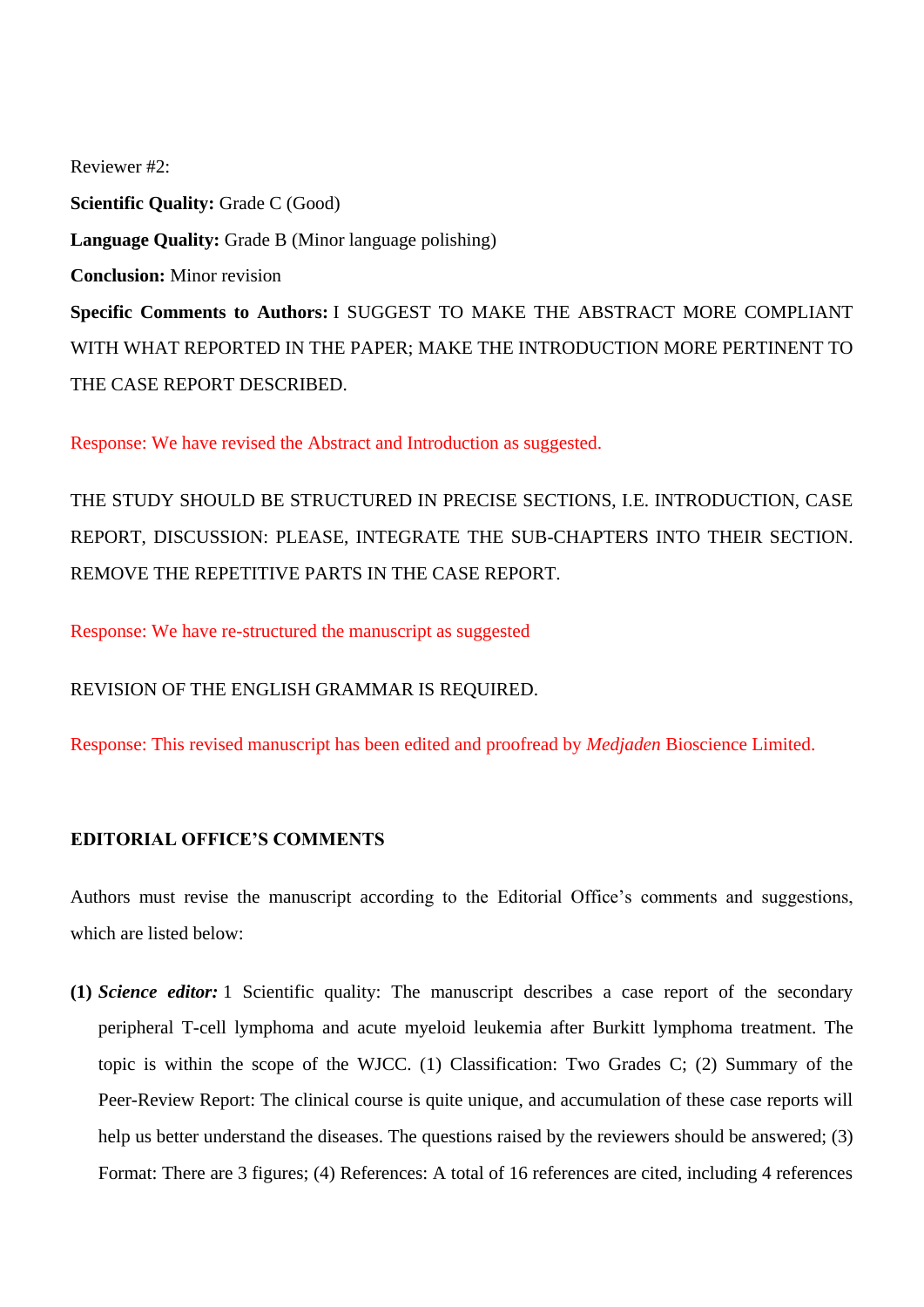published in the last 3 years; (5) Self-cited references: There is no self-cited reference; and (6) References recommendations: The authors have the right to refuse to cite improper references recommended by the peer reviewer(s), especially references published by the peer reviewer(s) him/herself (themselves). If the authors find the peer reviewer(s) request for the authors to cite improper references published by him/herself (themselves), please send the peer reviewer's ID number to editorialoffice@wjgnet.com. The Editorial Office will close and remove the peer reviewer from the F6Publishing system immediately. 2 Language evaluation: Classification: Two Grades B. A language editing certificate issued by Medjaden was provided. 3 Academic norms and rules: The authors provided the written informed consent. No academic misconduct was found in the Bing search. 4 Supplementary comments: This is an unsolicited manuscript. The study was supported by Medical and Health Research Project of Hainan Province. The topic has not previously been published in the WJCC. 5 Issues raised: (1) The authors did not provide the approved grant application form(s). Please upload the approved grant application form(s) or funding agency copy of any approval document(s); (2) The authors did not provide original pictures. Please provide the original figure documents. Please prepare and arrange the figures using PowerPoint to ensure that all graphs or arrows or text portions can be reprocessed by the editor; and (3) The "Case Presentation" section was not written according to the Guidelines for Manuscript Preparation. Please re-write the "Case Presentation" section, and add the "FINAL DIAGNOSIS", "TREATMENT", and "OUTCOME AND FOLLOW-UP" sections to the main text, according to the Guidelines and Requirements for Manuscript Revision. 6 Recommendation: Conditional acceptance.

#### Response: We have made the requested revision.

#### **(2)** *Editorial office director:*

**(3)** *Company editor-in-chief:* I have reviewed the Peer-Review Report, the full text of the manuscript, and the relevant ethics documents, all of which have met the basic publishing requirements of the World Journal of Clinical Cases, and the manuscript is conditionally accepted. I have sent the manuscript to the author(s) for its revision according to the Peer-Review Report, Editorial Office's comments and the Criteria for Manuscript Revision by Authors. Before its final acceptance, the author(s) must provide the Signed Informed Consent Form(s) or Document(s). For example, authors from China should upload the